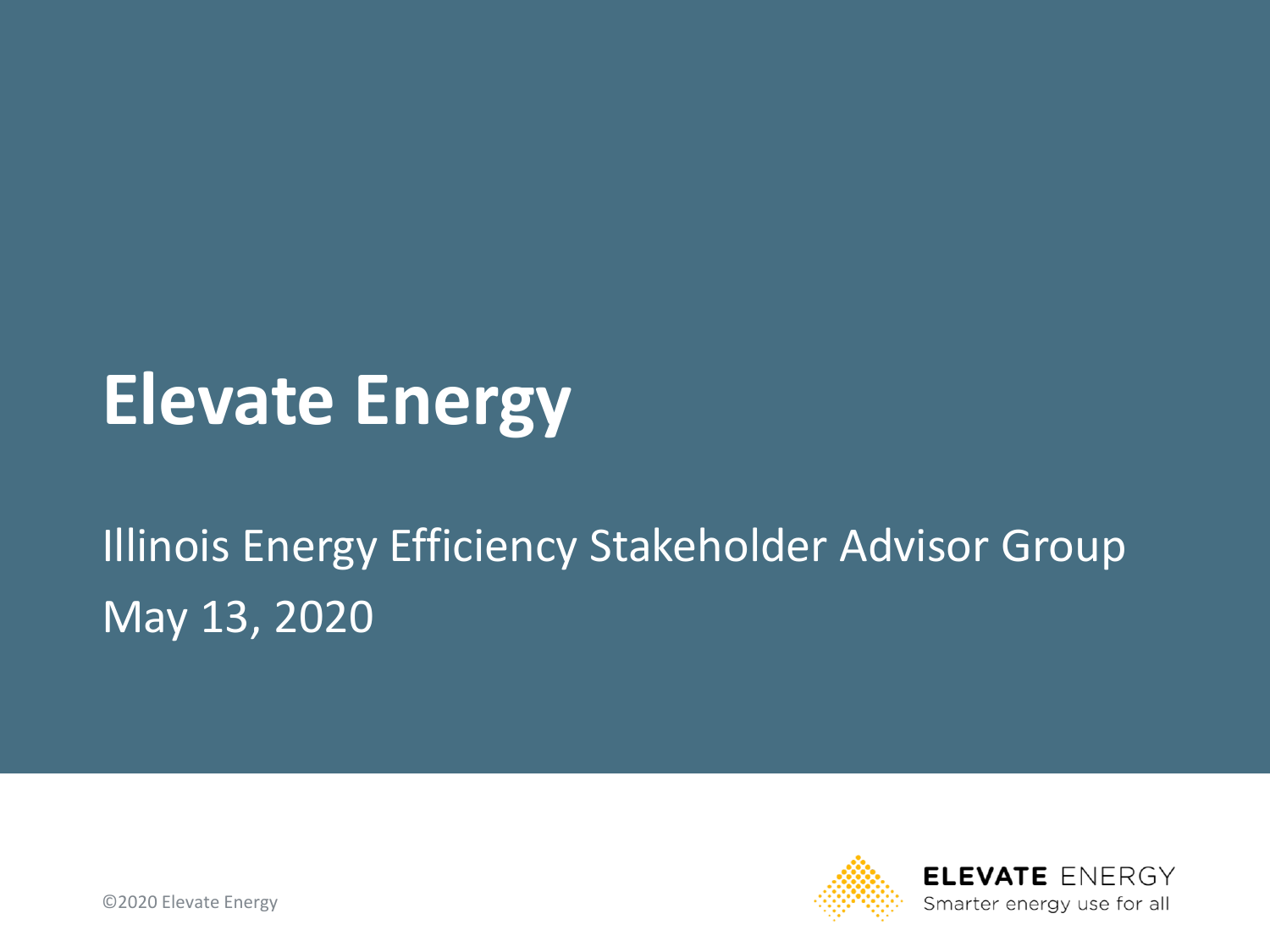#### **Agenda** May 13, 2020

- Whole-Building Electrification Retrofits Pilot – IQ Multifamily
- Rural IQ Electric Pilot
- Benchmarking Technical Assistance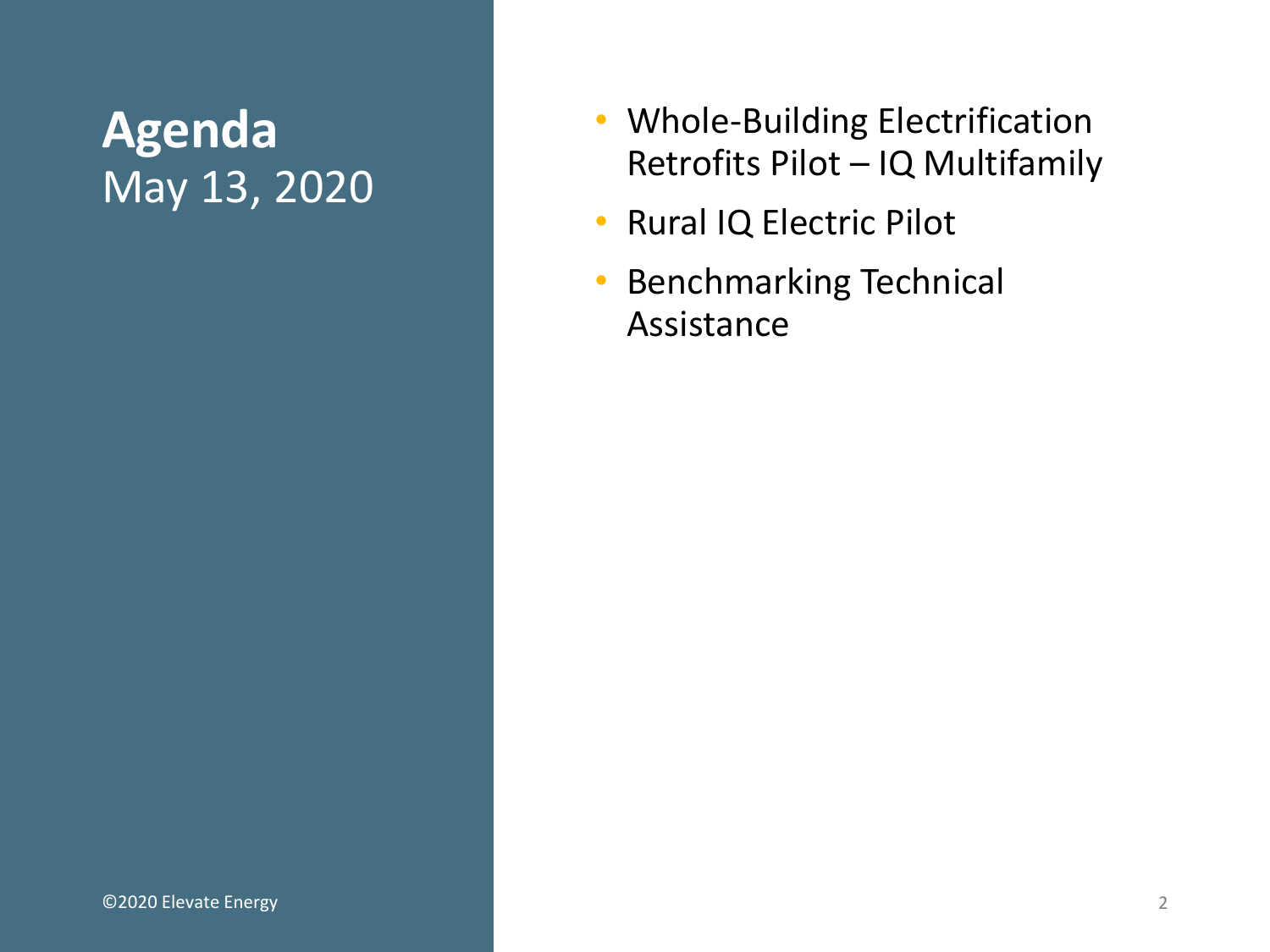## **Whole-Building Electrification Retrofits Pilot for Income-Qualified Multifamily**

Margaret Garascia Senior Manager, Research and Innovation

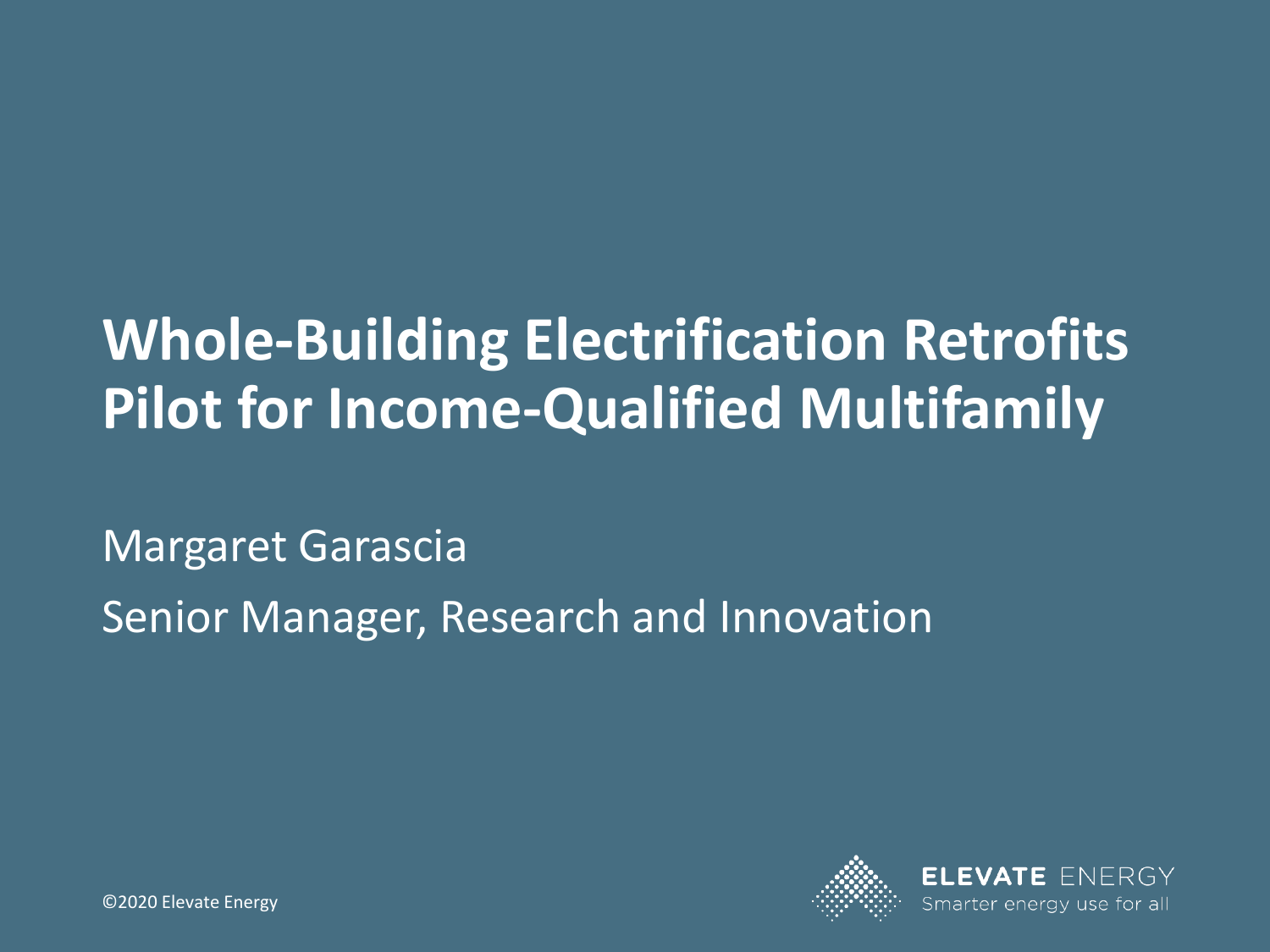#### **Whole-Building Electrification Retrofits**

- Applicable utilities
	- All Illinois utilities
- **Background** 
	- Illinois has 605K units of affordable multifamily housing
	- Air-source and ground-source heat pumps are currently approved measures
	- Heat pump water heaters were removed as measures due to low demand
- Idea
	- Whole-building electrification retrofits for multifamily buildings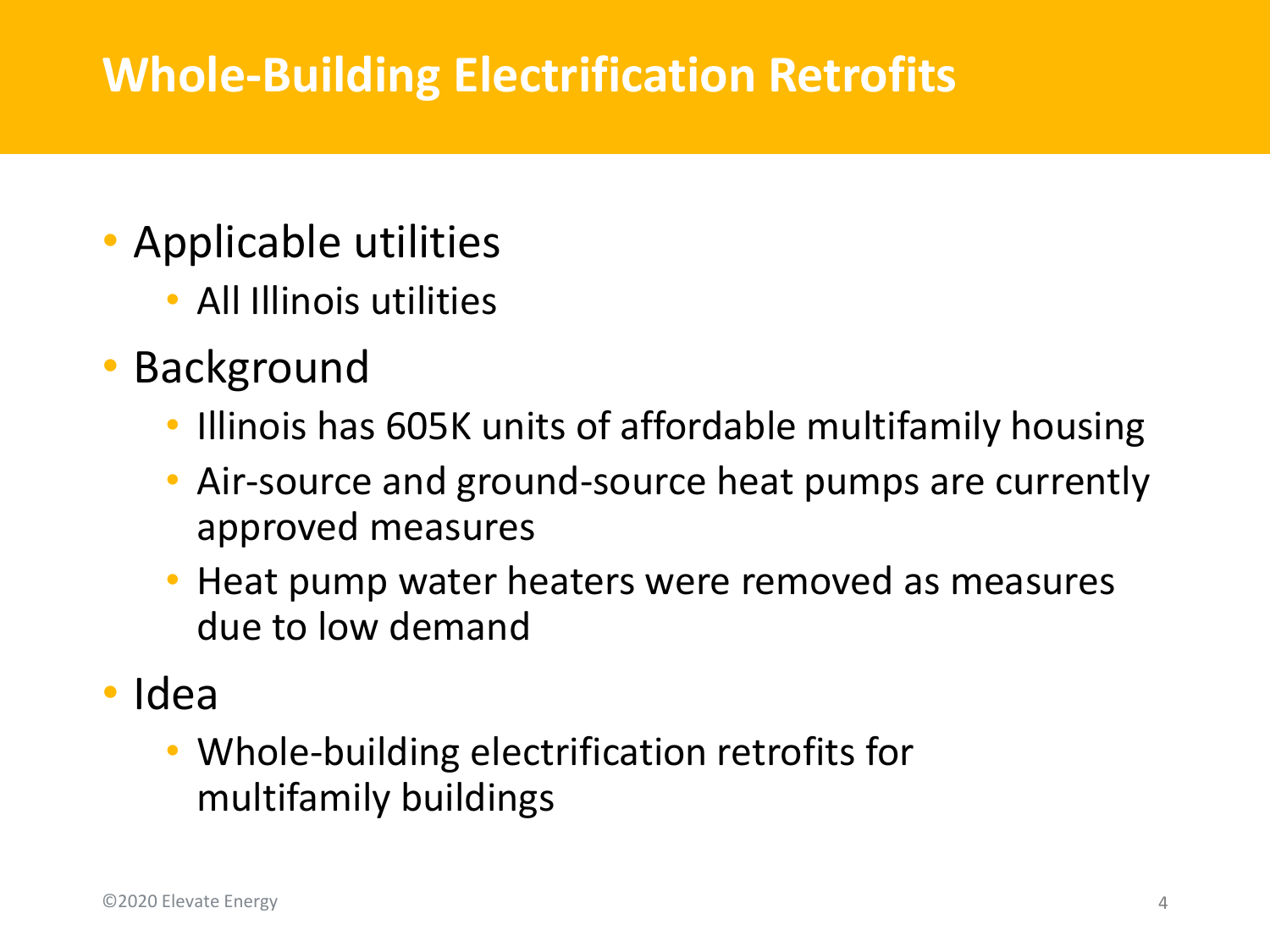#### **Program Components**

- Comprehensive **energy efficiency** including building envelope measures to optimize the system size needed to meet heating and cooling loads
- **Electrification** of end uses including the **heating system,** the **domestic hot water system** via a heat pump hot water heater, and the **cooking** systems in-unit
- Upgrades to the electrical panel (if necessary)
- **Workforce** training for contractors unfamiliar with electrification retrofits
- Incorporation of **grid-enabled technology** and smart grid programs, as applicable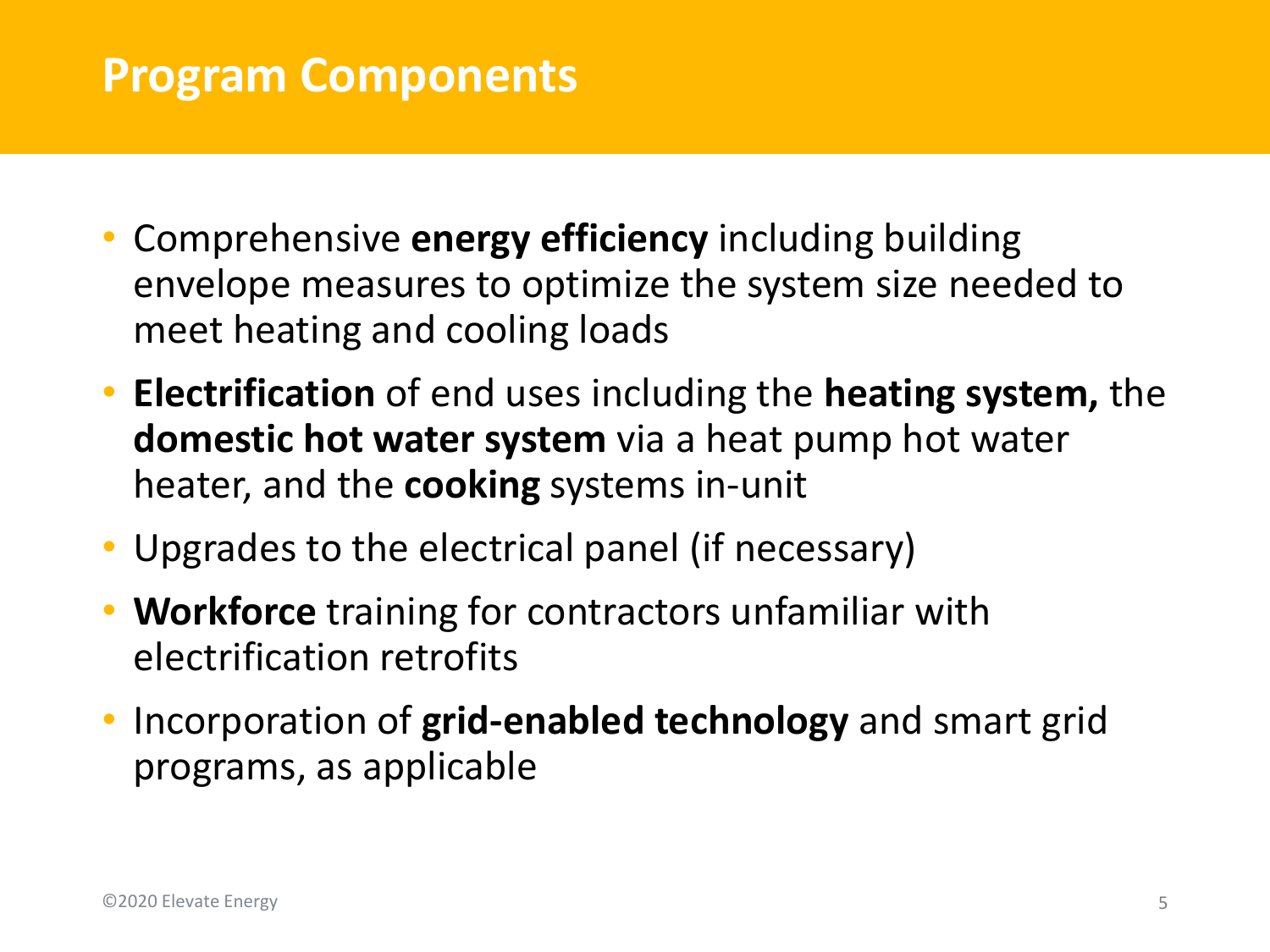

- Reduce site energy consumption
- Reduce carbon impacts
- Demonstrate newer technologies like VRF, heat pumps, and heat pump DHW
- Improve tenant comfort and indoor air quality
- Demonstrate leadership on electrification in the Midwest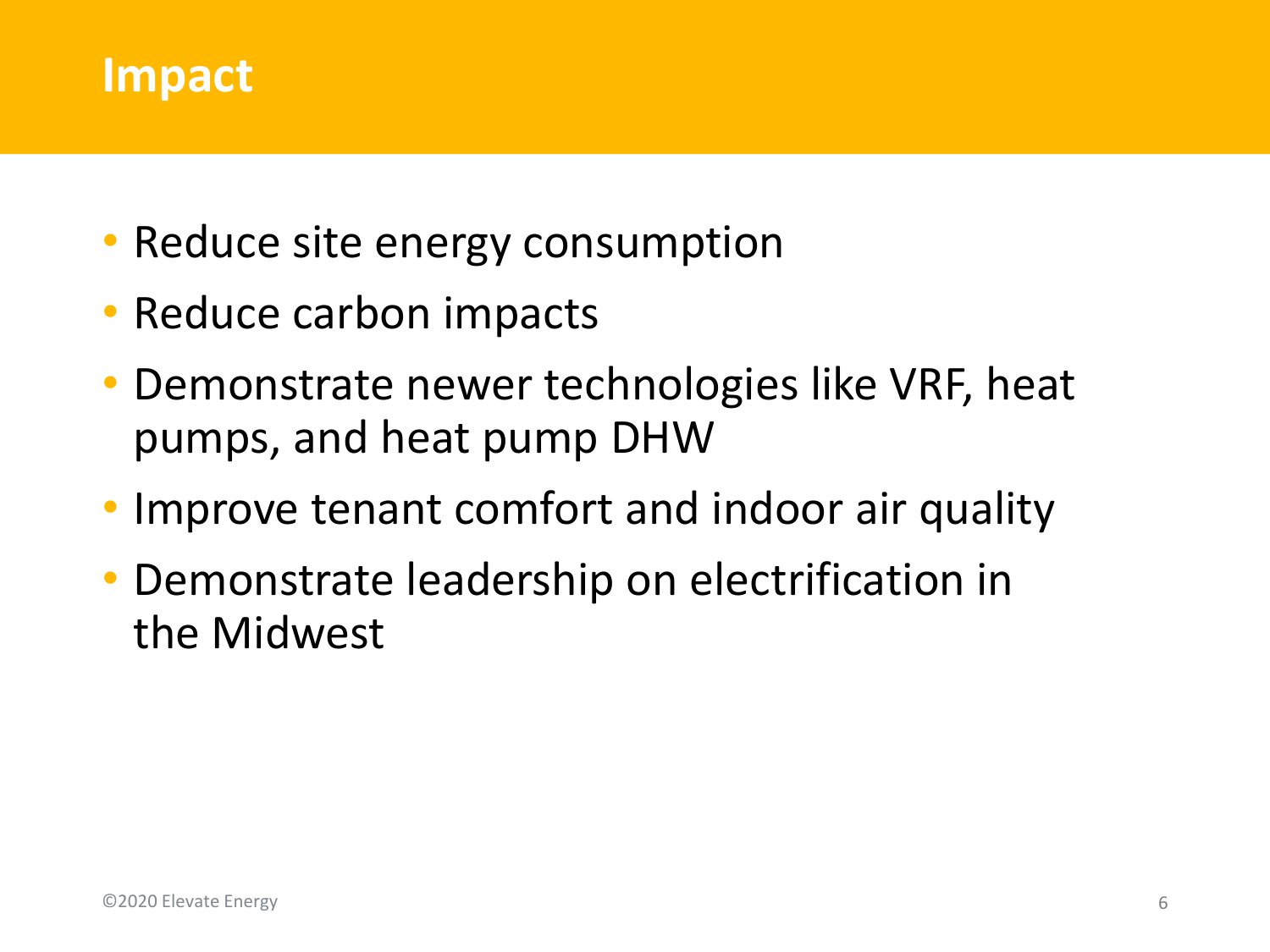## **Rural Income-Qualified Electric Pilot**

Margaret Garascia Senior Manager, Research and Innovation

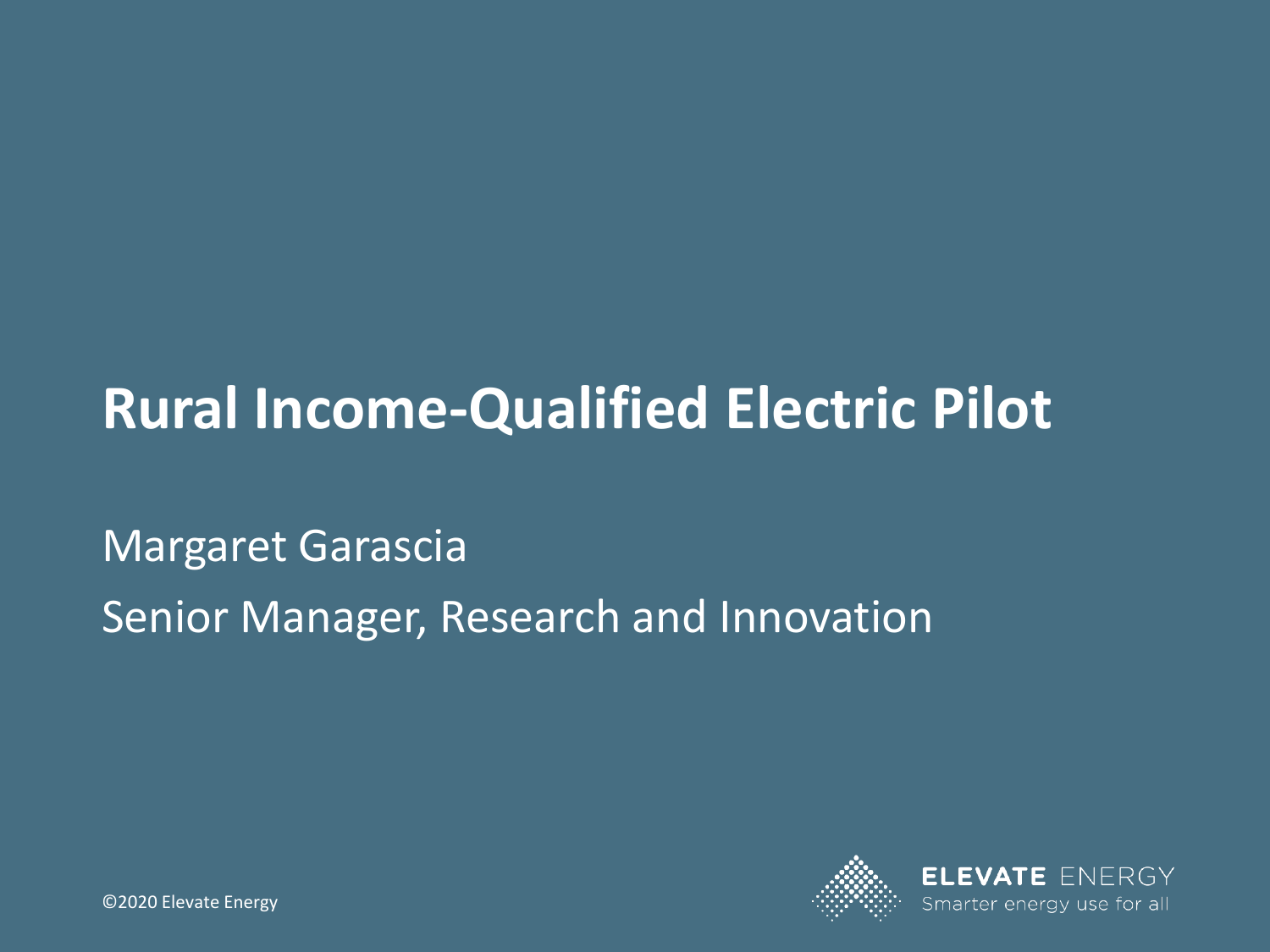#### **Rural Electric Pilot**

- Applicable utilities
	- ComEd (Research and Development)
- **Background** 
	- Pembroke Township (Kankakee County)
		- 1,000 housing units
		- 2/3 single family; 1/3 mobile homes
		- Heating is 64% propane, 20% electricity
		- Farming community founded in 1877 by African Americans
		- Average household income of \$18,500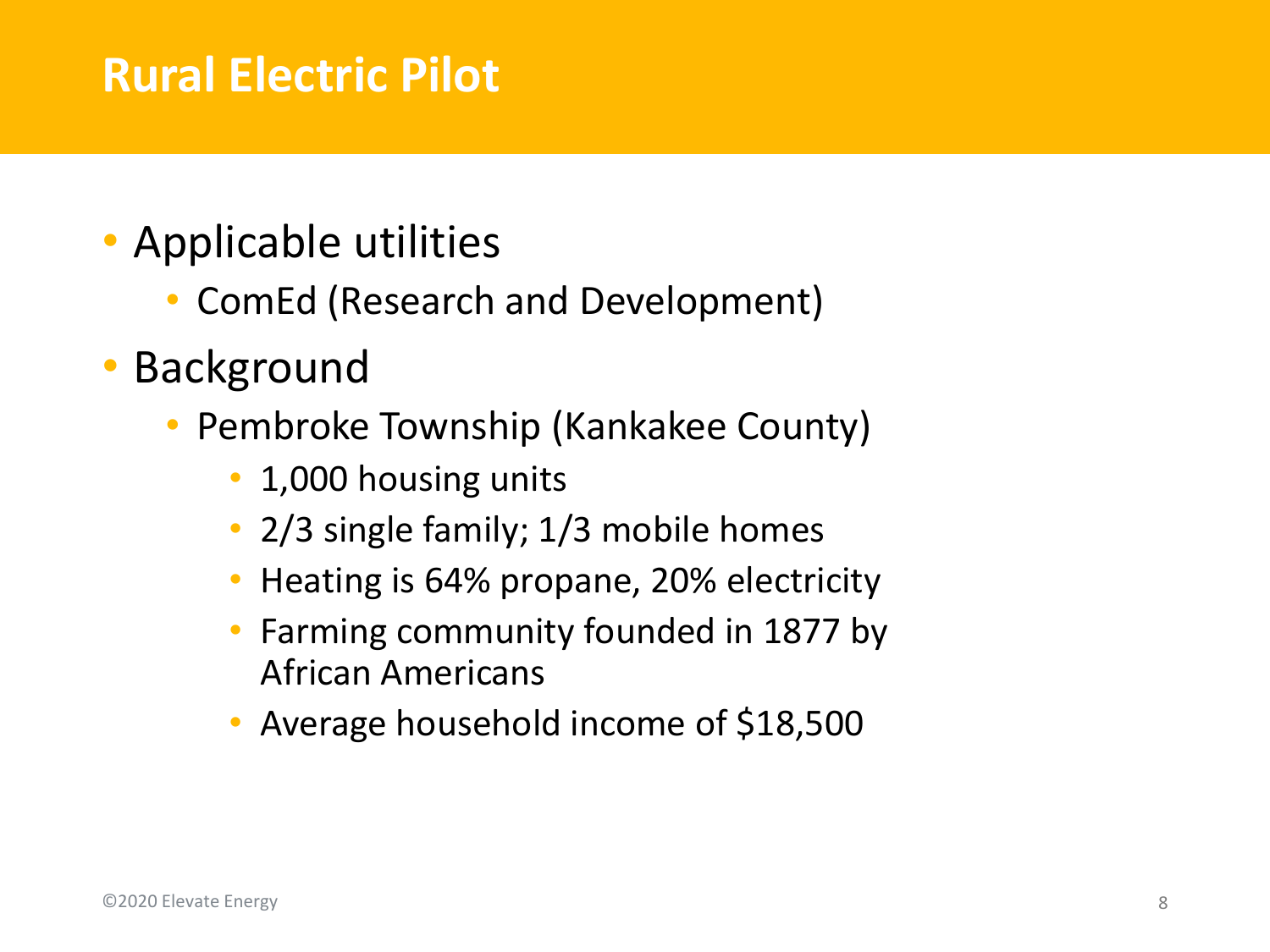### **Rural Electric Pilot**

#### • Idea

- Electric modernization and weatherization for rural income-qualified customers
	- Integrated space and water heating systems
	- Electrical panel upgrades
	- Weatherization
	- Workforce training
	- Grid-enabled technology
- Impact
	- Reduce total site energy consumption
	- Reduce total energy costs for customers
	- Demonstrate innovative technology for ComEd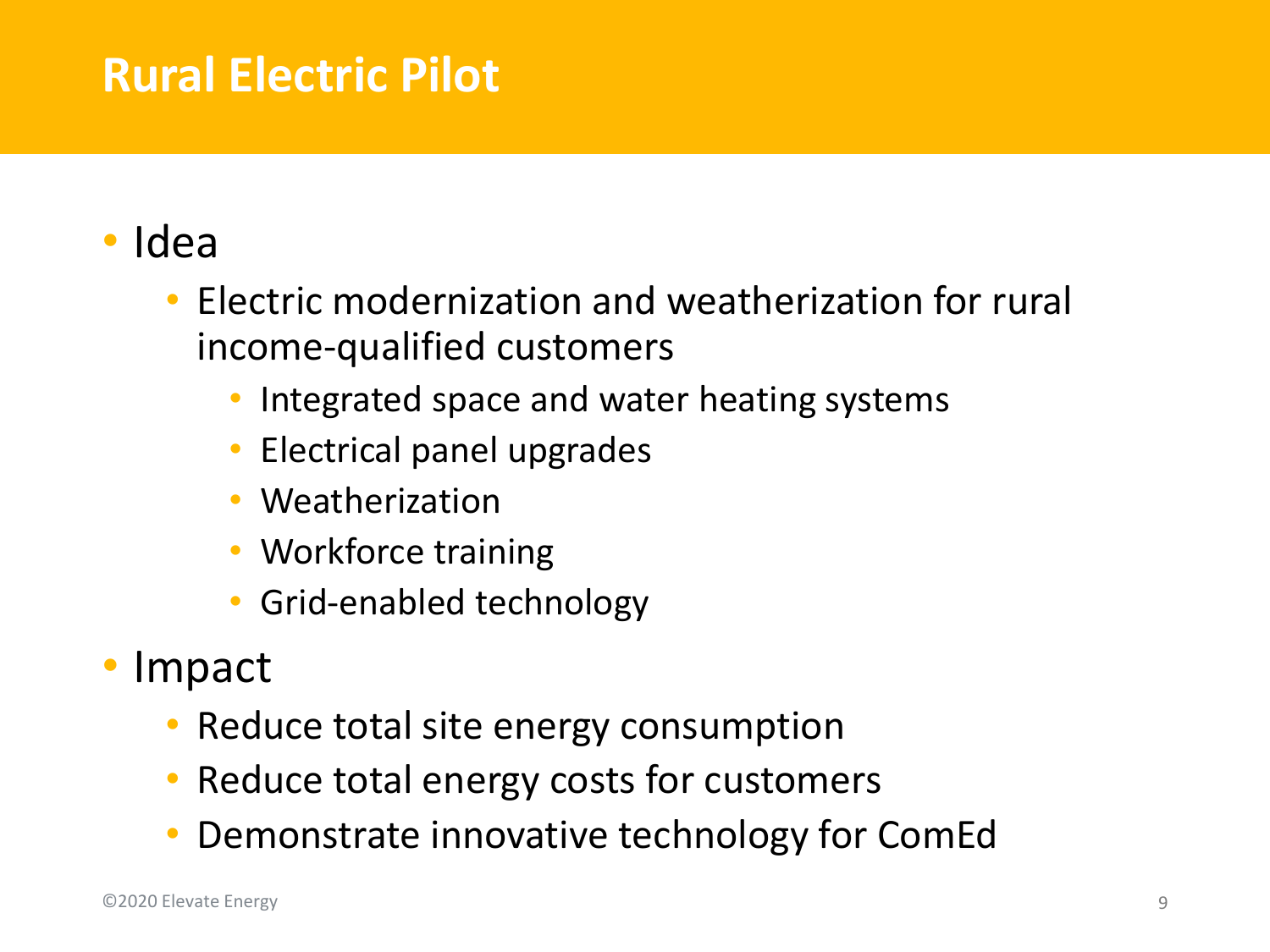#### **Rural Electric Pilot**

#### **Rationale**

- Technology development
	- Integrated space and water heating for ground-source heat pumps produces a 44% annual reduction in domestic hot water energy consumption (2018 TRM)
	- Not well understood for air-source heat pumps even though there is no clear technical barrier
	- Need to refine such systems in a cold climate.
- Economic development for a historically under-invested area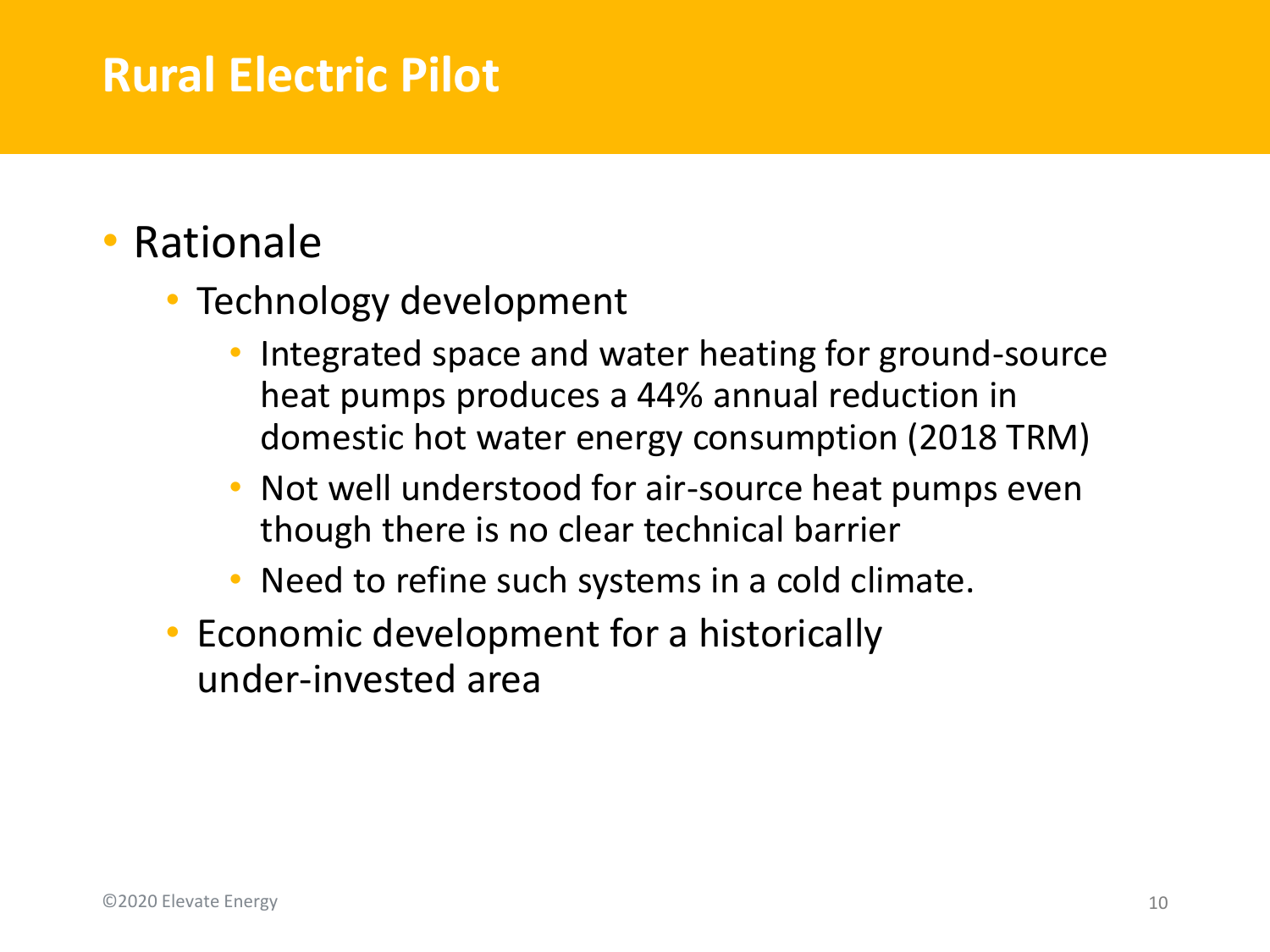## **Benchmarking Technical Assistance**

### Gus Sandoval Project Coordinator, Public Sector Programs

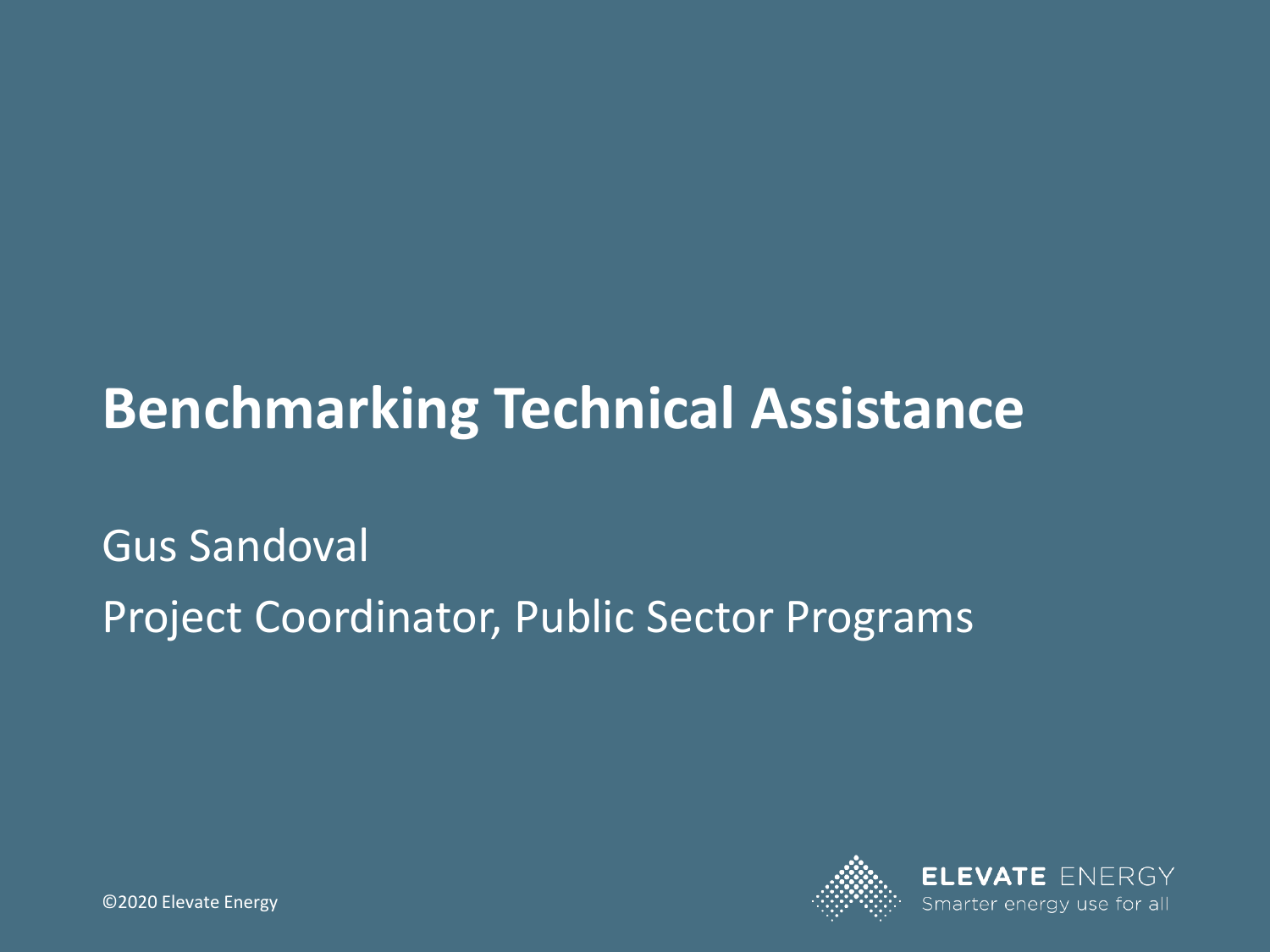#### **Benchmarking Technical Assistance**

- Applicable utilities
	- All Illinois utilities
- Idea
	- Provide benchmarking technical assistance for incomequalified multifamily properties (25k-50k sq. ft)
	- Tie service to receiving free energy assessment
- Rationale
	- Properties in this building cohort may not have adequate financial, technical, or staffing capacity
	- Properties that benchmark have higher awareness of energy use performance, able to proactively maintain (i.e. City of Chicago benchmarking properties)